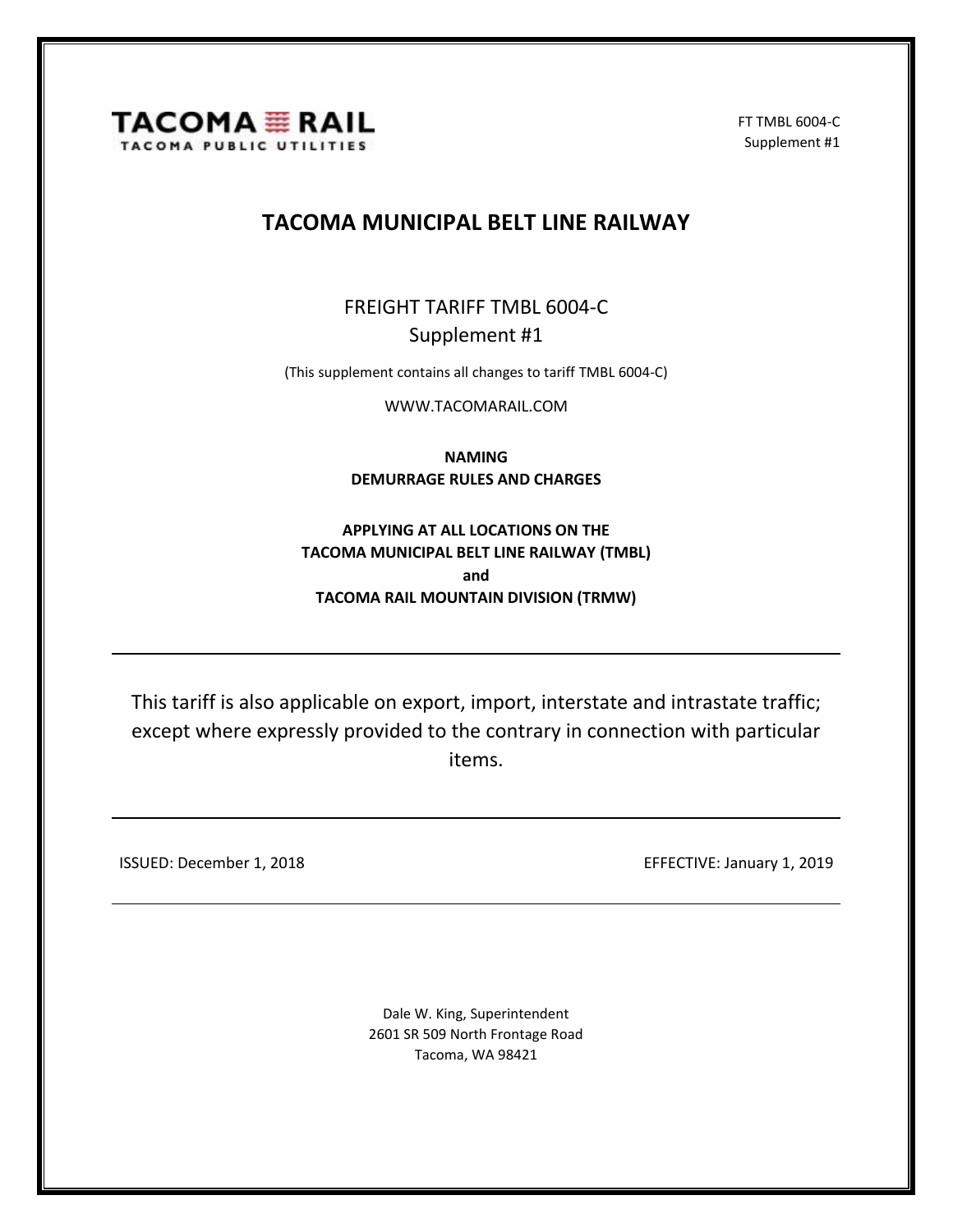| 820 |                                                   | <b>CREDITS PERMISSABLE FOR RELIEF OF DEMURRAGE CHARGES</b>                                                                                                                                                                                                                                                                                                                                                                                                                                                                |
|-----|---------------------------------------------------|---------------------------------------------------------------------------------------------------------------------------------------------------------------------------------------------------------------------------------------------------------------------------------------------------------------------------------------------------------------------------------------------------------------------------------------------------------------------------------------------------------------------------|
| [C] |                                                   | In order to be allowed relief as indicated, the proper documentation must be submitted to Tacoma Rail<br>thirty (30) days from the issue date of the invoice in question. Disputes filed after thirty (30) days will<br>be declined. The dispute must contain a comprehensive explanation of why relief is claimed.                                                                                                                                                                                                       |
|     | 1.                                                | Railroad Error: If, through railroad error, demurrage charges are assessed, demurrage will be<br>adjusted to the amount that would have accrued but for such error. Run around and bunching of<br>cars will not be considered as a railroad error.                                                                                                                                                                                                                                                                        |
|     |                                                   | 2. Weather Interference: In situations where Tacoma Rail is precluded from reaching customer's<br>siding/facility due to ACTS of GOD, including but not limited to: earthquakes, tornadoes,<br>hurricanes, floods, heavy snow, or other severe weather or climatic conditions, and the operations<br>of Tacoma Rail are disrupted, demurrage will be waived, provided the disruption exceeds two (2)<br>days in duration.                                                                                                 |
|     | 3.                                                | Strike Interference: When it is impossible to load or unload or receive cars from or make cars<br>available to Tacoma Rail because of strike interference, at the point where the loading or<br>unloading is to be accomplished, demurrage days will be charged at the rate of \$30.00 per day<br>during the period of strike interference, provided:                                                                                                                                                                     |
|     |                                                   | The disruption exceeds five (5) days in duration during one calendar month.<br>а.                                                                                                                                                                                                                                                                                                                                                                                                                                         |
|     |                                                   | b. The provisions of this item will not apply to:                                                                                                                                                                                                                                                                                                                                                                                                                                                                         |
|     |                                                   | • Railcars for unloading when waybills are dated four (4) days after the beginning<br>of strike interference.                                                                                                                                                                                                                                                                                                                                                                                                             |
|     |                                                   | • Railcars for loading when ordered after the beginning and prior to the ending of<br>strike interference.                                                                                                                                                                                                                                                                                                                                                                                                                |
|     | placed.                                           | 4. Switching Delays: Credit(s) will be calculated and applicable for missed switches and late switches.<br>Late switch credits will be applicable for railcars actually placed on the order day requested.<br>Switch requests must be submitted by 1:00 pm the prior day in order to qualify for a Switching<br>Delay. Missed switch credits will be applicable to all demurrage tendered railcars for all day(s)<br>after the requested placement order day, but not including the day for which the railcar is actually |
| 999 | <b>Explanation of Abbreviations and Reference</b> |                                                                                                                                                                                                                                                                                                                                                                                                                                                                                                                           |
| [C] | AAR                                               | <b>Association of American Railroads</b>                                                                                                                                                                                                                                                                                                                                                                                                                                                                                  |
|     | <b>NSO</b>                                        | National Service Order, Western Trunk Line Committee, Agent                                                                                                                                                                                                                                                                                                                                                                                                                                                               |
|     | <b>OPSL</b>                                       | Official List of Open and Prepay Stations, Station List Publishing Company, Agent                                                                                                                                                                                                                                                                                                                                                                                                                                         |
|     | <b>RER</b>                                        | The Official Railway Equipment Register, R.E.R. Publishing Company, Agent                                                                                                                                                                                                                                                                                                                                                                                                                                                 |
|     | <b>RPS</b>                                        | Railroad Publication Services, Agent                                                                                                                                                                                                                                                                                                                                                                                                                                                                                      |
|     | <b>STB</b>                                        | <b>Surface Transportation Board</b>                                                                                                                                                                                                                                                                                                                                                                                                                                                                                       |
|     | <b>STCC</b>                                       | <b>Standard Transportation Commodity Code</b>                                                                                                                                                                                                                                                                                                                                                                                                                                                                             |
|     | <b>TMBL</b>                                       | Tacoma Rail, Tacoma Municipal Belt Line Railway                                                                                                                                                                                                                                                                                                                                                                                                                                                                           |
|     | <b>TRMW</b>                                       | Tacoma Rail Mountain Division                                                                                                                                                                                                                                                                                                                                                                                                                                                                                             |
|     | <b>UFC</b>                                        | Uniform Freight Classification, Uniform Freight Classification Committee, Agent                                                                                                                                                                                                                                                                                                                                                                                                                                           |
|     | WA                                                | State of Washington                                                                                                                                                                                                                                                                                                                                                                                                                                                                                                       |